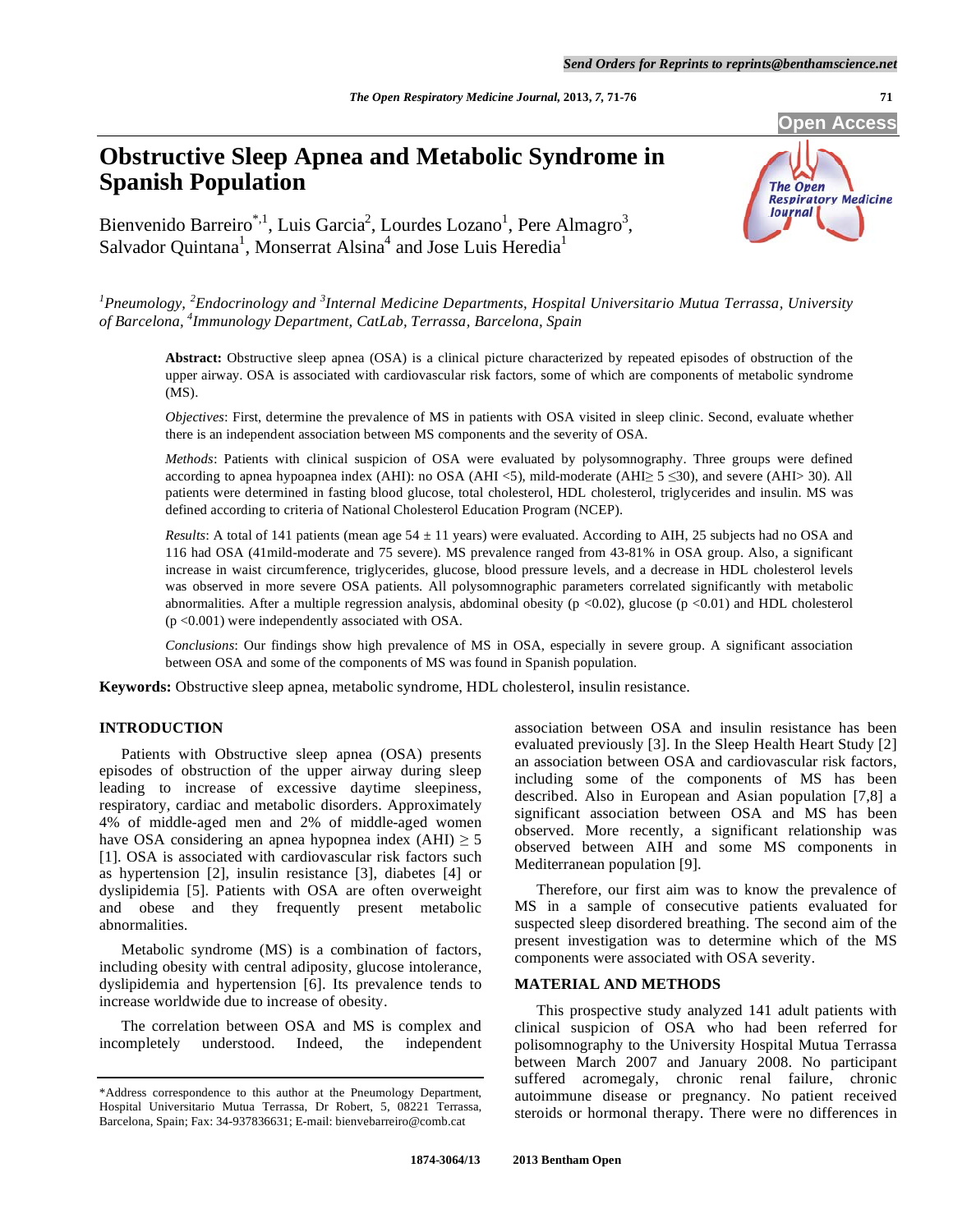included patients taking hypoglycemic, hipolipemiant and /or antihypertensive agents. The study was approved by the Ethics Committee of our institution and all patients signed an informed consent.

 Clinical measurements were collected in all included patients: medical history, medication use, blood pressure in sitting position (3 measurements), body mass index (kg/m2), neck circumference (at laryngeal prominence) and waist circumference (measured at the last rib and the iliac crest). Daytime sleepiness was measured by the Epworth Sleepiness Scale (ESS). The percentage of body fat was determined using a bioelectrical impedance system (Omron HBF-306). Spirometry (micro 6000 spirometer, Medisoft, Belgium) according to ERS-ATS standards was performed in all included patients [10]. After fasting overnight, venous blood samples were obtained. Glucose, total cholesterol, HDL cholesterol, triglycerides and insulin were measured

## **Polysomnography**

 The diagnosis of OSA was performed by standard polysomnography (SleepLab Pro-Viays, USA) recording electroencephalography (C4A1, C3A2, O2A1, O1A2), bilateral electrooculography, submental and bilateral tibialis anterior electromyography, electrocardiography, oxygen saturation, body position, thoracic and abdominal movements, oronasal flow by thermistor, nasal flow by cannula and snoring. The analysis of polysomnogram data was performed manually using the Rechtschaffen and Kales method [11]. Apnea was defined as the absence or reduction of over 90% of the respiratory signal with duration of at least 10 seconds. The hypopnea was defined as an airflow reduction between 30% and 90% with a minimum of 10 seconds accompanied by an oxygen desaturation more than 3% and / or arousals [12]. We defined sleep fragmentation based on the number of awakenings per hour. Oxygen desaturations were measured as the percentage of recording time with oxygen saturation below 90% (T<90). The apnea hypopnea index (AHI) was calculated by dividing the total number of respiratory events by the total number of hours of sleep. Three groups were defined according to the result of AIH: non OSA (AHI  $\lt 5$ ), mild-moderate OSA (AHI $\ge 5$  $\langle$ 30), and severe OSA (AHI $\geq$ 30).

#### **Definition of Insulin Resistance**

 Homeostasis assessment model (HOMA) was used as a measure of insulin sensitivity according to the formula: fasting plasma glucose (mg / dl) x fasting plasma insulin (U / ml) / 22.5 [13]. HOMA index was not calculated in patients with diabetes mellitus type I or type II who received insulin [14].

#### **Definition of Metabolic Syndrome**

 The occurrence of MS was defined as the presence of 3 or more of the following criteria [15]: waist circumference  $>102$  cm in men or  $>88$  cm in women, fasting glucose  $\geq 100$ mg / dl or treatment with oral agents, triglycerides  $\geq 150$  mg / dl or treatment for it, HDL cholesterol <40 mg / dl in men or < 50 mg / dl in women or lipid-lowering treatment, blood pressure  $\geq$  130/85 mmHg or taking antihypertensive treatment. We defined a metabolic score calculated based on the sum of each of the identified positive criteria (range 0-5) [16].

#### **Statistical Analysis**

Data were reported as mean  $\pm$  SD or median (interquartile range) for parametric and nonparametric variables.The categorical variables were presented as frequency distribution, and were compared using the chiquare test of Fisher exact test. The comparison between different groups regarding quantitative variables was performed using analysis of variance or Kruskall Wallis test, when appropriate. The correlation between quantitative variables was performed using Spearmen correlation test. We performed multiple regression analysis in order to know the independent predictors of AHI, sleep fragmentation and oxygen desaturations. Independent variables were age, sex body mass index and components of MS. Significance was considered at the 5% level ( $p < 0.05$ ). Statistical analysis was performed using SPSS v. 10.0 (SPSS Inc. Chicago, IL).

## **RESULTS**

 We initially evaluated 148 subjects and 7 were excluded for the following reasons: 3 did not give their consent, 2 patients were taking steroids and in 2 cases a blood analysis was not performed. Of the 141 remaining, 104 (73%) were male and 37 (27%) women. The mean age was  $54 \pm 11$ years. According to AHI criteria, 25 (17%) subjects had no OSA, 41 (29%) had mild-moderate OSA, and 75 (53%) had severe OSA. With regard to previous treatment, 53 (37%) patients were taking antihypertensive drugs, 15 (10%) patients were receiving oral antidiabetic agents and 35 (25%) patients were taking hypolipemiant drugs. There were no significant differences in age, sex, tobacco and alcohol consumption, use of antihypertensive, antidiabetic or hypolipemiant drugs between patients with and without OSA Patients with severe OSA had a higher waist circumference (p  $\langle 0.002 \rangle$ , greater neck circumference (p  $\langle 0.001 \rangle$ ) and were more obese ( $p \leq 0.001$ ). In the severe OSA group a significant daytime sleepiness  $(p<0.001)$ , sleep fragmentation  $(p<0.001)$  and oxygen nocturnal desaturation (p<0.001) were also observed. Clinical and polysomnographic characteristics are showed in Table **1**. A significant decrease in HDL cholesterol and increase in glucose and triglycerides levels were observed in severe OSA. In addition, metabolic score and HOMA values increased with the severity of OSA (Table **2**).

 The prevalence of MS was higher in OSA patients (43% in mild-moderate group, 81% in sever group) than in non-OSA subjects (32%).

 Patients with severe OSA met a higher number of MS components due to higher rate of glucose, triglycerides, HDL cholesterol and blood pressure than patients without OSA (Fig. **1**). However, there were not statistically significant differences between severe OSA and mild-moderate OSA group.

 The correlation analysis between AHI, arousals, T<90 and metabolic parameters showed statistical significance, except for some triglycerides values (Table **3**).

 In a multiple regression model adjusted by sex, age and BMI, the presence abdominal obesity ( $p < 0.02$ ), high glucose  $(p \le 0.01)$  and low HDL cholesterol levels  $(p \le 0.001)$  were independently associated with AHI. Moreover, low HDL cholesterol ( $p \le 0.01$ ) was the only variable related to sleep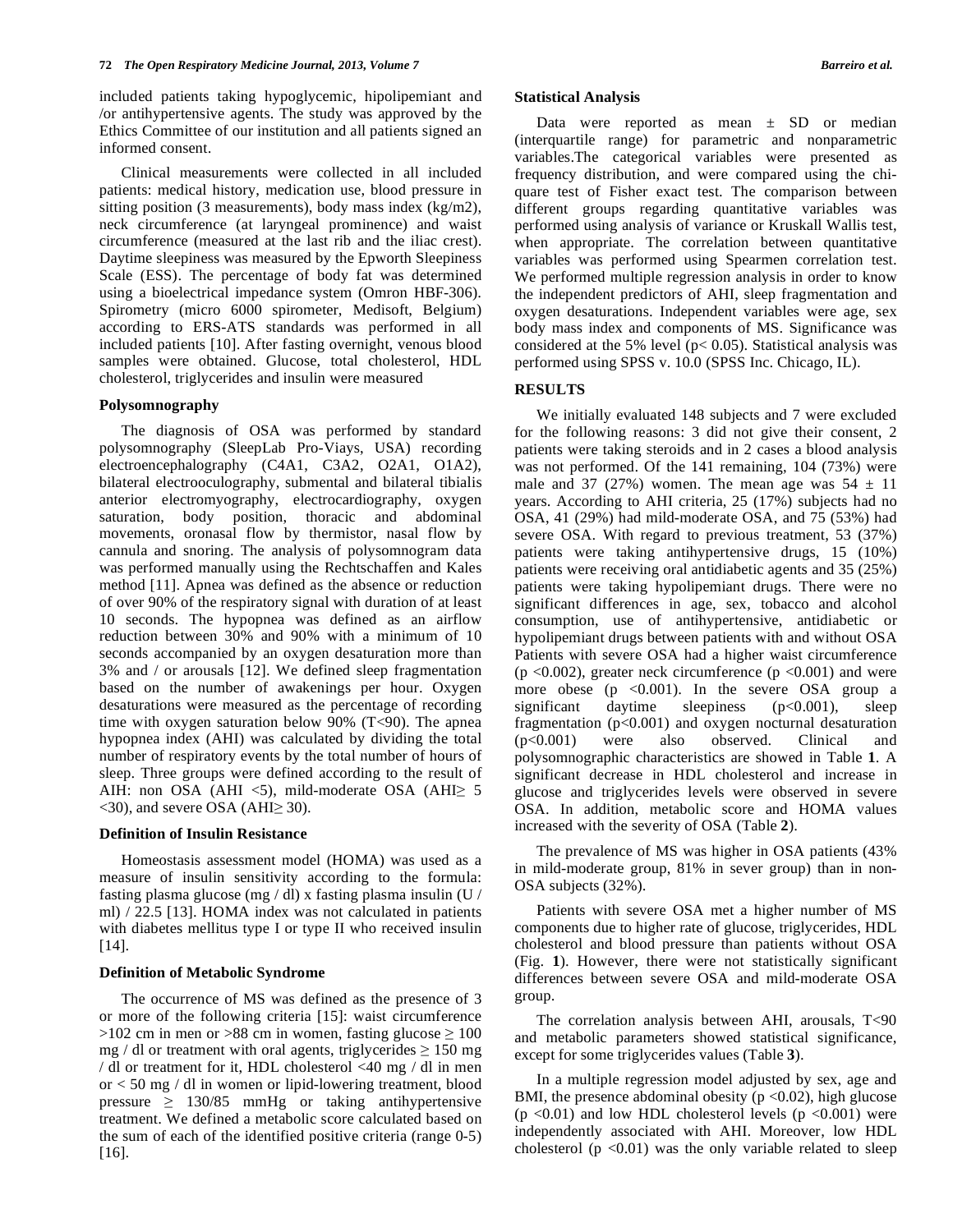| Table 1. |  |  |  | <b>Demograhic Characteristics of the Cohorts of Patients</b> |
|----------|--|--|--|--------------------------------------------------------------|
|----------|--|--|--|--------------------------------------------------------------|

|                                   | Non OSA          | Mild-Moderate OSA | <b>Sever OSA</b> | $\mathbf{P}$ |
|-----------------------------------|------------------|-------------------|------------------|--------------|
| Sex (M/F)                         | 14/11            | 31/10             | 59/16            | n.s.         |
| <b>Tobacco</b>                    | 9(36%)           | 18(43%)           | 34 (45%)         | n.s.         |
| <b>Alcohol</b>                    | 6(24%)           | 12(29%)           | 15 (20%)         | n.s.         |
| Antihypertensive                  | 9(36%)           | 12 (29%)          | 32(42%)          | n.s.         |
| <b>Antidiabetic</b>               | $\boldsymbol{0}$ | 5(12%)            | 10(13%)          | n.s.         |
| Hypolipemiant                     | 4(16%)           | 8(19%)            | 23 (30%)         | n.s.         |
| Waist (cm)                        | 103.5(SD 8.9)    | 107 (SD 17.4)     | 113.4 (SD12.5)   | 0.002        |
| Neck (cm)                         | 39.3 (SD 3.8)    | 41.1 (SD 3.7)     | 43.5(SD 3.8)     | 0.001        |
| BMI (Kg/m2)                       | 30 (IQR 7.1)     | 30.4 (IQR 6.5)    | 34.1 (IQR 7.2)   | 0.001        |
| $SBP$ (mmHg)                      | 120 (IQR 25)     | 120 (IQR 30)      | 130 (IQR 35)     | n.s.         |
| $DBP$ (mmHg)                      | 70 (IQR 13.7)    | 80 (IQR 17.5)     | 80 (IQR 20)      | 0.05         |
| % body fat                        | 36.6 (IQR 12)    | 32.5 (IQR 11.2)   | 37.5 (IQR 10.5)  | n.s.         |
| FEV1(%)                           | 87 (SD 36.8)     | 96.8 (SD 23.5)    | 92.2 (SD 18.4)   | n.s.         |
| $\text{FVC}$ (%)                  | 95.4 (SD 38)     | 99.2 (SD 23.08)   | 93.9 (SD 17.9)   | n.s.         |
| Epworth                           | 7.5 (IOR 4.2)    | 10 (IOR 10.5)     | 12 (IQR 5.5)     | 0.001        |
| Arousal index/h                   | 18.5 (IQR 11.2)  | 31 (IQR 22.5)     | 66 (IQR 25.5)    | 0.001        |
| Total sleep time (h)              | 4.8 (IQR 1.6)    | 4.9 (IQR 1.05)    | 4.8 (IQR 1.3)    | n.s.         |
| Stage $1\left(\frac{9}{6}\right)$ | 5 (IQR 4.2)      | 5 (IQR 4-5)       | $7$ (IQR 6.5)    | n.s.         |
| Stage $2(%)$                      | 63.5 (IQR 14.5)  | 69 (IOR 10.5)     | 74 (IQR 16)      | 0.007        |
| Stage $3(%)$                      | 11 (IQR 10.7)    | 7 (IQR 11)        | $5$ (IQR 9)      | 0.01         |
| $REM$ $(\% )$                     | 14.5 (IQR 18.7)  | 17 (IQR 9.5)      | 13 (IQR 10.5)    | 0.007        |
| T<90 $(%$                         | 2 (IQR 10.5)     | 13 (IQR 27.5)     | 65 (IQR 51.5)    | 0.001        |

n.s. non significant, SD standard deviation, IQR interquartile range, BMI body mass index, SBP systolic blood pressure, DBP dyastolic blood pressure, FEV1 forced expiratory volume one second, FVC forced vital capacity, T<90 percentatge of recording time with oxygen saturation below 90%.

|  |  |  | Table 2. Metabolic Results of the Cohort According to the Severity of the OSAS |
|--|--|--|--------------------------------------------------------------------------------|
|  |  |  |                                                                                |

|                                | Non OSA         | Mild-Moderate OSA | <b>Sever OSA</b> | P     |
|--------------------------------|-----------------|-------------------|------------------|-------|
| <b>Subjects</b>                | 25 (17%)        | 41 (29%)          | 75 (53%)         |       |
| Glucose (mg/dl)                | 99.5 (IQR 18.5) | 100 (IQR 14.5)    | 111 (IQR 27.5)   | 0.001 |
| Cholesterol (mg/dl)            | 216 (IQR 56.2)  | 195 (IQR 56)      | 199 (IQR 69.5)   | n.s.  |
| <b>HDL Cholesterol (mg/dl)</b> | 46.5 (IOR 13.7) | 40 (IOR 22.4)     | 35 (IQR 8.5)     | 0.001 |
| Triglycerides (mg/dl)          | 111 (IQR 83)    | 109 (IOR 57)      | 135 (IQR 96)     | 0.04  |
| <b>Metabolic score</b>         | 2 (IQR 2)       | 2 (IQR 2)         | $4$ (IQR 1)      | 0.001 |
| Insulin $(\mu U/ml)$           | 11 (IQR 4.7)    | $6.7$ (IQR 5.9)   | 13.1 (IQR 9.5)   | ns    |
| <b>HOMA</b>                    | $2.8$ (IQR 1.5) | 1.78 (IOR 1.7)    | 3.5 (IQR 3.5)    | 0.001 |

n.s. non significant, IQR interquartile range, HOMA homeostasis assessment model.

fragmentation. Finally, high glucose ( $p < 0.003$ ) and low HDL cholesterol levels  $(p \lt 0.019)$  were significantly associated with oxygen desaturation.

# **DISCUSSION**

 This present study shows that, in consecutive patients with OSA, MS prevalence is high, especially in severe subjects. The metabolic changes include higher levels of glucose, triglycerides, blood pressure and lower levels of HDL cholesterol. These data were confirmed by other authors [9, 17-20]. Multiple regression analysis controlling for sex, age and BMI confirms an independent association between obstructive events, sleep fragmentation and oxygen desaturation with some components of MS. Our results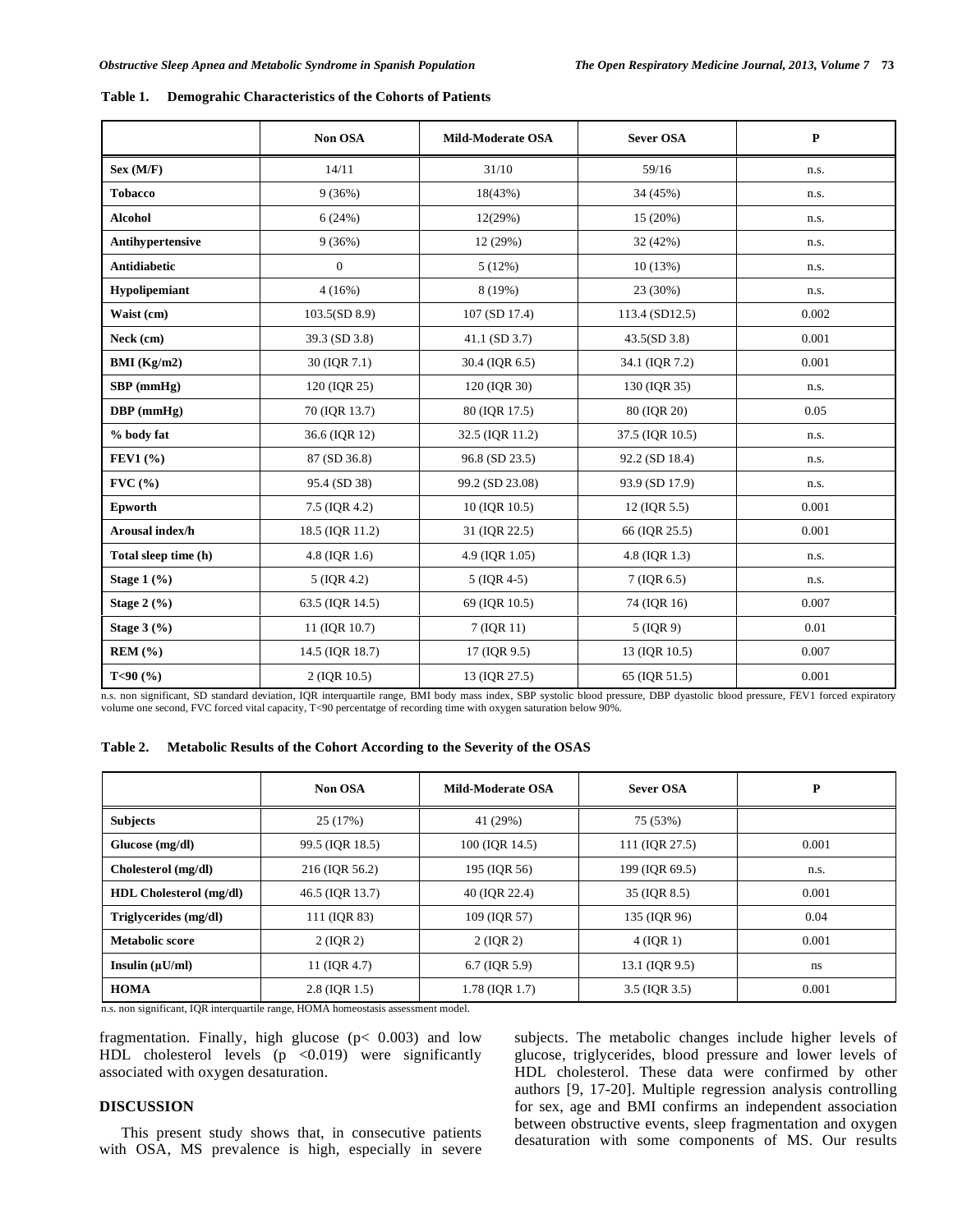

**Fig. (1).** MS components in severe obstructive sleep apnea (OSA) and non-OSA. Abbreviations: WC, waist circumference; TRG, triglycerids; HDL, high density lipoprotein cholesterol; BP, blood pressure; G, glucose.

|  |  | Table 3. The Correlation Analysis Between AHI, Arousals, T<90 and Metabolic Parameters |
|--|--|----------------------------------------------------------------------------------------|
|  |  |                                                                                        |

|                     | <b>AHI</b><br>r     | <b>Arousals</b><br>r | T <sub>0</sub><br>r |
|---------------------|---------------------|----------------------|---------------------|
| BMI                 | $0.445$ (p<0.001)   | $0,396$ (p<0.001)    | $0.48$ (p<0.001)    |
| Waist circumference | $0.43$ (p<0.001)    | $0.32$ (p<0.001)     | $0.41$ (p<0.01)     |
| <b>SBP</b>          | $0.21$ (p<0.01)     | $0.24$ (p<0.03)      | 0.22(0.007)         |
| <b>DBP</b>          | $0.22$ (p<0.006)    | $0.21$ (p<0.01)      | $0.12$ (n.s)        |
| Glucose             | $0.39$ (p $0.001$ ) | 0.355(p<0.001)       | $0.38$ (p $0.001$ ) |
| HDL cholesterol     | $0.32$ (p<0.001)    | $0.22$ (p<0.01)      | 0.11(0.02)          |
| Triglycerides       | $0.18$ (p $0.03$ )  | $0.15$ (n.s.)        | $0.09$ (n.s)        |

n.s. non significant, BMI body mass index, SBP systolic blood pressure.

DBP diastolic blood pressure, AHI apnea-hypoapnea index, T<90 percentatge of recording time with oxygen saturation below 90%.

suggest that OSA has effect on metabolic risk factors, which are components of MS.

 The prevalence of MS in OSA patients according to the NCEP ATP III ranges between 23-87% [7,16]. Recently, in a large series of Mediterranean OSA patients the prevalence of MS was between 51.2%-69.8% [9,21]. Also, the number of components of MS increases with OSA severity in the same population [9]. Our results are similar in mild-moderate OSA, but the prevalence rate of MS was higher in severe OSA, probably due to higher BMI and higher neck circumference. The same prevalence was observed in severe OSA patients in Greece [21], also with the same BMI and neck circumference. In morbid obese Spanish patients with OSA included in a bariatric surgery program the prevalence of MS was 70% [22], lower than described in our population. Probably, it is plausible to consider that metabolic dysfunction could be associated not only with BMI but also with OSA severity.

 In our study we found a significant correlation between OSA severity and abdominal circumference, but not with body fat measured by bioimpedance. These results were confirmed by other authors after adjusting for confounding factors [9,18,23]. It is known that both abdominal circumference and body fat are associated with increased visceral fat determined by CT scan [24]. There are results that show a significant association between visceral obesity and the severity of OSA [25]. Visceral fat is a common feature observed in MS and OSA, and is a risk factor for cardiovascular events, insulin resistance and diabetes mellitus [23].

 Insulin resistance was assessed using the HOMA score. MS is considered the clinical manifestation of insulin resistance, although the relationship between two entities is not clear. The present study showed that HOMA values increased significantly with OSA severity. Similar results have been described by Bonsignore [9], although such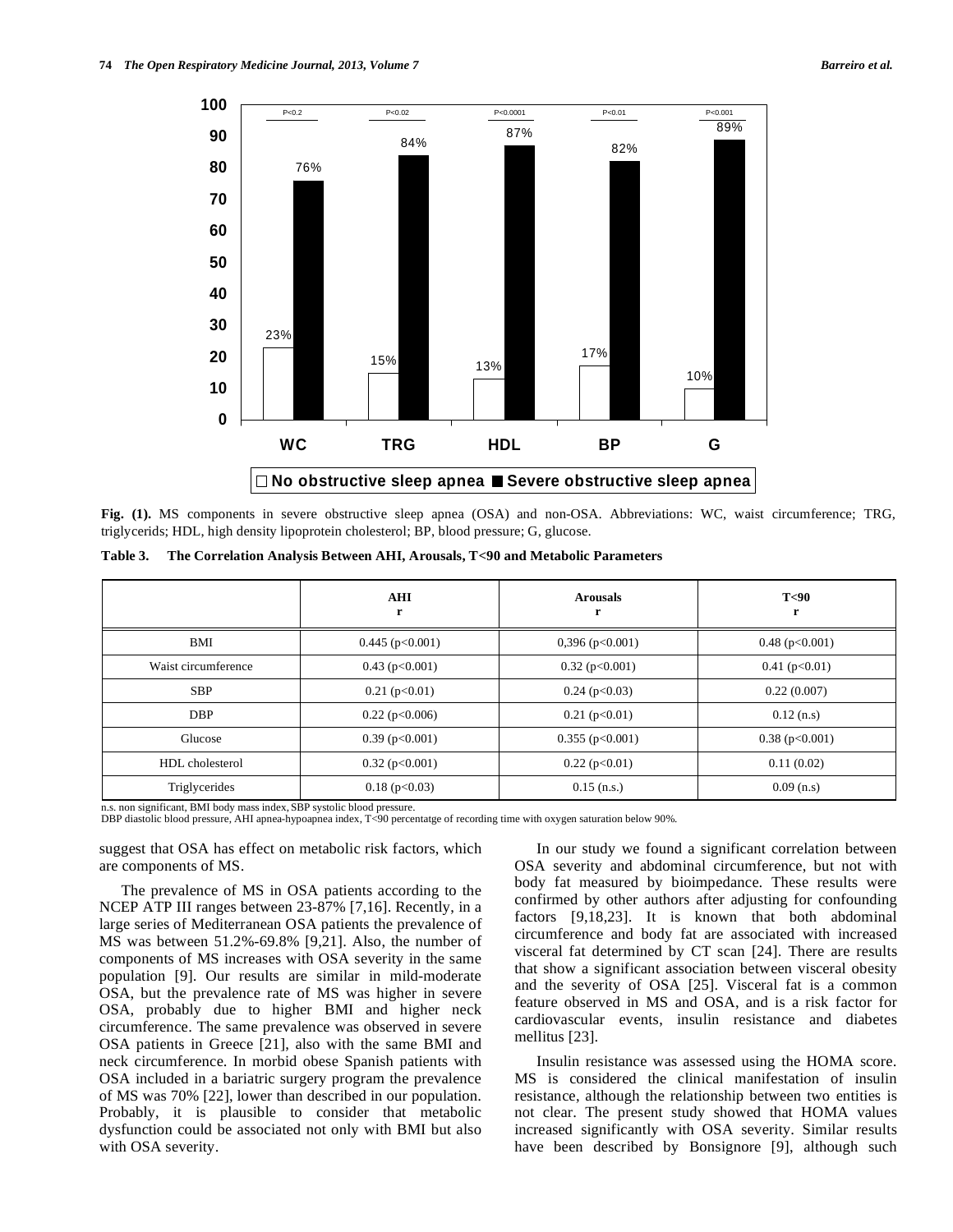relationship disappeared after adjustment for BMI. McArdle and colleagues [19] found an increased insulin resistance in patients with OSA compared with matched controls. Also, relationship was found between insulin resistance and indices of OSA severity (AHI, oxygen desaturation). Other studies however showed that OSA may be associated with MS but not with insulin resistance [26], probably due to a high number of components in severe OSA.

 Several lines of evidence support an independent association between OSA and dysregulation of lipid metabolism. Results of the Sleep Heart Health Study showed a correlation between respiratory events and lipid profile abnormalities [27]. In both community-based [6] and hospital [28,29] populations severe OSA is associated with low HDL cholesterol levels independent of confusing factors as obesity. Also, an independent association between AHI and low levels of HDL cholesterol was observed in morbid obese patients with OSA [22]. We found a significant association between AHI, sleep fragmentation and nocturnal oxygen desaturation with low levels of HDL cholesterol, suggesting that these factors may be involved in the pathogenesis of lipid abnormalities. A sleep fragmentation is related with high levels of total cholesterol and low levels of HDL cholesterol [30,31]. Although the ultimate relationship between OSA and alterations in lipid metabolism remains to be defined, it is known that patients with OSA have an increase of sympathetic activity and nocturnal hypoxemia [32]. Intermittent hypoxia in animal models is involved in the pathogenesis of abnormal lipid profile, modifying the expression of lipoprotein lipase, which is key in the HDL cholesterol synthesis [33].

 Diabetic patients often are obese and have a high prevalence of OSA [34]. Clinical studies have shown an increase in serum glucose in patients with OSA independent of obesity [3,35]. In the present study we observed an independently association between high glucose levels, AHI and oxygen desaturation. However, in the Wisconsin cohort study [27] this association had not been demonstrated. Furthermore, the effect of CPAP treatment on glucose levels is variable, and improving insulin resistance in non-obese patients in a short term has also been documented [36]. Although positive effect has been shown in observational studies, randomized controlled studies [37] have shown no changes in insulin resistance after treatment with CPAP. Although diabetes is correlated with visceral and abdominal obesity, glucose abnormalities have also been documented in non-obese patients with OSA [20,38].

 Differences with previous studies may be explained by different reasons. First, our study population includes patients with suspected OSA and with a high prevalence of hypertension, also visible in the control group. Second, our series includes patients treated with antihypertensive, antidiabetic and hypolipemiant drugs, which could not be discontinued for ethical reasons. We think that this population is more representative of patients studied in our sleep units. It is possible that OSA itself may modify any of the components of MS, or that both processes have common risk factors.

 Our study has some limitations. First it is a crosssectional study, and does not prove cause-effect relationships between OSA and metabolic abnormalities, data referred by other authors [39]. Second, participants were recruited from subjects attended our sleep unit and were not matched for BMI, waist circumference or body fat percentage. However, similar results have been observed in non-obese OSA patients (20). Therefore, it's difficult to know if OSA itself can produce or aggravate metabolic abnormalities. For this reason our results may not be applicable to general population. Third, the study comprised a relatively small number of participants in all groups, and therefore could affect the results.

 In conclusion, our finding suggests that prevalence of MS in patients with OSA is high and increases according to the severity of OSA. We find a significant association between the presence of OSA and MS. In OSA patients is important to assess the presence of MS or its components, and that early intervention could reduce morbidity and mortality.

## **CONFLICT OF INTEREST**

 The authors confirm that this article content has no conflict of interest.

#### **ACKNOWLEDGEMENTS**

 Bienvenido Barreiro, Luis Garcia, Lourdes Lozano, Pere Almagro, Salvador Quintana, Monserrat Alsina and Jose Luis Heredia all of them have no conflict of interest.

#### **REFERENCES**

- [1] Young T, Palta M, Dempsey J, Skatrud J, Weber S, Bad S. The Occurrence of sleep disorder breathing among middle-age adults. N Engl J Med 1993; 328 (17): 1230-5.
- [2] Nieto FJ, Young TB, Lind BK, *et al*. Association of sleepdisordered breathing, sleep apnea, and hypertension in a large community-based study. Sleep Heart Health Study. JAMA 2000; 283(14): 1829-36.
- [3] Ip MS, Lam B, Ng MM, Lam WK, Tsang KW, Lam KS. Obstructive sleep apnea is independently associated with insulin resistance. Am J Respir Crit Care Med 2002; 165 (5): 670-6.
- [4] Reichmuth KJ, Austin D, Skatrud JB, Young T. Association of sleep apnea and type II diabetes: a population-based study. Am J Respir Crit Care Med 2005; 172 (12): 1590-5.
- [5] Vgontzas AN, Papanicolaou DA, Bixler EO, *et al.* Sleep apnea and daytime sleepiness and fatigue: relation to visceral obesity, insulin resistance and hypercytokinemia. J Clin Endocrinol Metab 2000;  $85(3)$ : 1151-8.
- [6] Eckel RH, Grundy SM, Zimmer PZ. The metabolic syndrome. Lancet 2005; 365: 1415-28.
- [7] Coughlin SR, Mawdsley L, Mugarza JA, Calverley PM, Wilding JP. Independenly obstructive sleep apnea is associated with an increased prevalence of metabolic syndrome. Eur Heart J 2004; 25: 735-41.
- [8] Sasanabe R, Banno K, Otake K, *et al*. Metabolic syndrome in Japanese patients with obstructive sleep apnea syndrome. Hypertens Res 2006; 29(5): 315-22.
- [9] Bonsignore MR, Esquinas C, Barceló A, *et al*. Metabolic Syndrome, insulin resistance and slepiness in real-life obstructive sleep apnoea. Eur Respir J 2012; 39(5): 1135-43.
- [10] Miller MR, Hankinson J, Brusasko V, *et al.* Standardisation of spirometry. Eur Respir J 2005; 26(2): 319-38.
- [11] Rechtschaffen A, Kales AA, Eds. A manual of Standardized terminology. Techniques, and scoring for sleep stages of human Subjects. Washington DC: Government Printing Office 1968: National Institutes of Health publication 204.
- [12] Duran J, Puertas F, Pin G, Santa Maria J. Documento de Consenso Nacional sobre el Síndrome de Apneas-Hipoapneas del sueño. Arch Bronconeumol 2005; 41(suppl 4): 110.
- [13] Matthews DR, Hosken JP, Rudenski AS, Naylor BA, Treacher DF, Turner RC. Homeostasis model assessment: insulin resistance and beta-cell function from fasting glucose and insulin concentrations in men. Diabetologia 1985; 28 (7): 412-9.